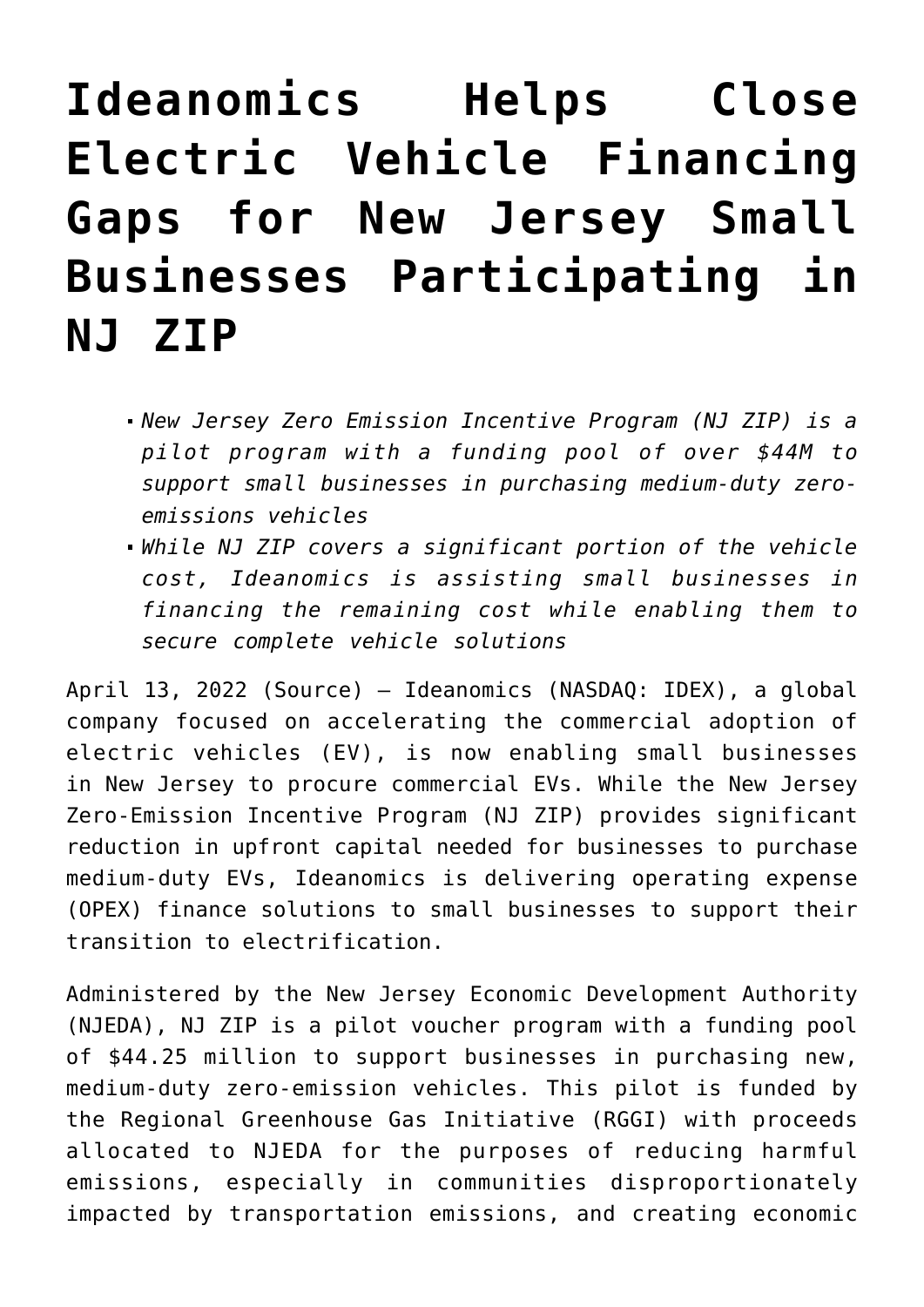opportunity within the state. The NJ ZIP pilot is designed to cover the incremental cost of EVs compared to their gas or diesel counterparts. According to the NJEDA, over 90 percent of program applicants have been small businesses and 50 percent have been woman- or minority-owned businesses.

Ideanomics, as an independent third-party, has developed a product that will assist small businesses with financing the additional cost of such EVs, as well as enable those businesses to overcome go-to-market barriers by offering a wide range of solutions for commercial electrification.

Headquartered in the New York metro area, Ideanomics uniquely understands the holistic needs of business owners in the area, from both a capital and vehicle perspective. In addition to financial support, Ideanomics can provide small businesses with support to procure vehicles, charging infrastructure, and a wide range of commercial electrification solutions.

"Programs like NJ ZIP empower businesses to access and take advantage of zero-emission vehicles who would ordinarily be unable to afford transitioning to an electric fleet," said Anthony Orantes, President of Ideanomics Capital. "We are thrilled to offer additional support to businesses participating in NJEDA's pilot program as they look to make meaningful change in underserved communities under Governor Murphy's vision for a greener New Jersey. We look forward to assisting small businesses in our own backyard by supporting their transition to e-mobility as we continue to invest in programs that transform the industry."

This is one of the first financing solutions Ideanomics is bringing to market. With challenges such as high upfront cost and lack of readily-available capital hindering the transition to an electric vehicle fleet, Ideanomics delivers innovative financing solutions by turning capital expenditures (CAPEX) to OPEX, which enables fleet operators to capture the favorable Total Cost of Ownership (TCO) of electric vehicles compared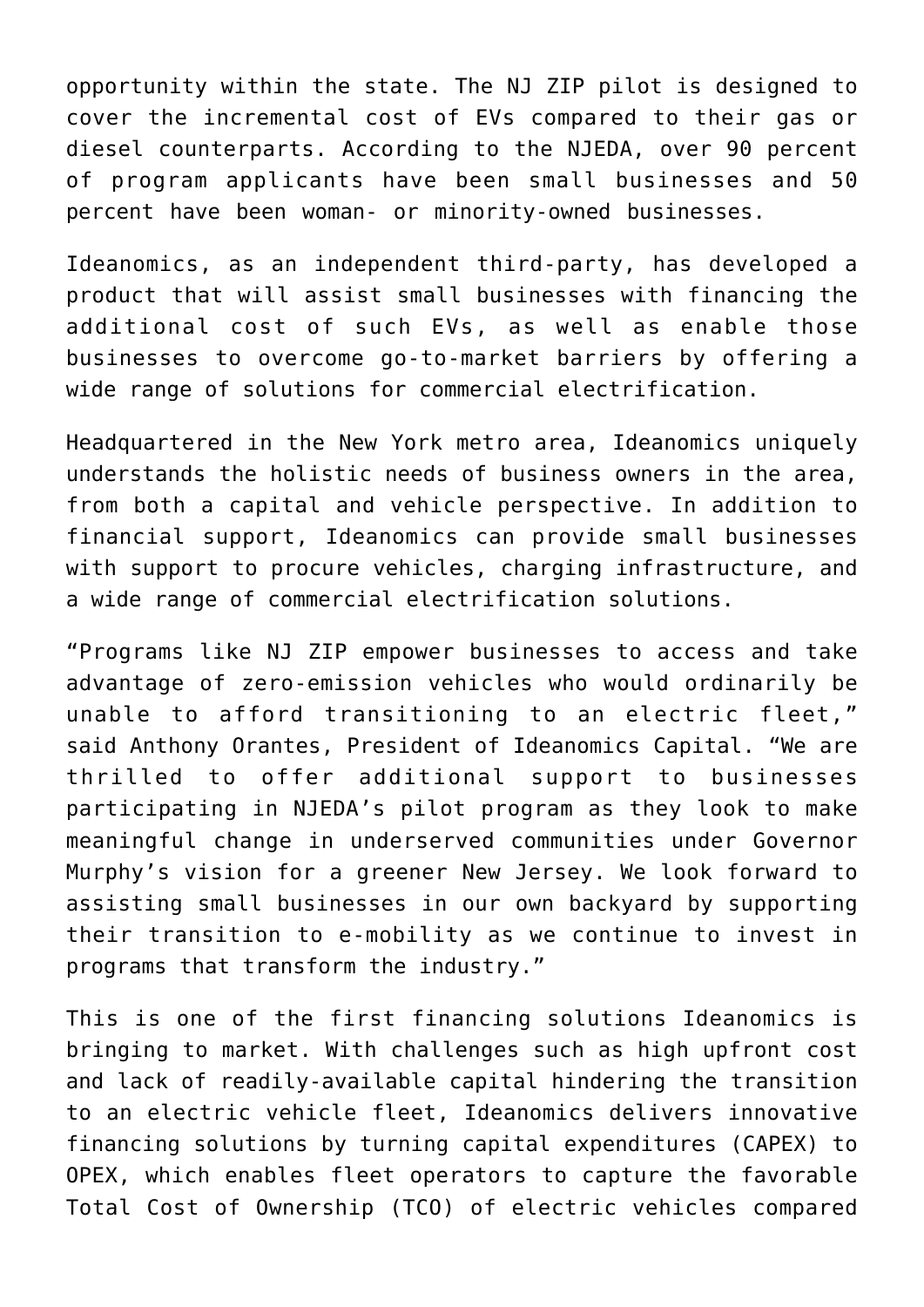to traditional Internal Combustion Engine (ICE) vehicles.

Financing through Ideanomics enables access to solutions that support the transition to commercial electrification, including Vehicles as a Service (VaaS), Charging as a Service (CaaS) and infrastructure and project financing.

"As a small business owner based in Orange, NJ, I wanted to invest in additional work vans to meet the needs of my growing business, but transitioning to an electric fleet is typically cost-prohibitive for new construction businesses like mine," said Jessie Phillip, CEO of JP2018 LLC, a property renovation and investment firm. "Ideanomics' holistic approach to complete commercial electrification solutions through innovative technology and financing has not only made emobility accessible for JP2018, but it also provided my business with an unparalleled customer experience compared to working through a traditional commercial bank."

Ideanomics recently announced its plans to open [a new state](https://c212.net/c/link/?t=0&l=en&o=3503871-1&h=2966803211&u=https%3A%2F%2Finvestors.ideanomics.com%2F2022-04-07-Ideanomics-Announces-State-of-the-Art-EV-Experience-Center-and-U-S-Manufacturing-Facility-in-New-Jersey-to-Accelerate-Commercial-Electrification&a=a+new+state-of-the-art+EV+Experience+Center+in+New+Jersey)[of-the-art EV Experience Center in New Jersey](https://c212.net/c/link/?t=0&l=en&o=3503871-1&h=2966803211&u=https%3A%2F%2Finvestors.ideanomics.com%2F2022-04-07-Ideanomics-Announces-State-of-the-Art-EV-Experience-Center-and-U-S-Manufacturing-Facility-in-New-Jersey-to-Accelerate-Commercial-Electrification&a=a+new+state-of-the-art+EV+Experience+Center+in+New+Jersey). The facility, expected to be operational by the end of 2022, will support product development and scalable production of new and existing products across its range of electrification solutions. The facility will be approximately 48,500 square feet, including over 4,000 square feet dedicated to showroom space. The introduction of Ideanomics' state-of-the-art facility is expected to bring between 75 and 100 jobs to the state of New Jersey in executive leadership, commercial development, energy services, engineering, supply chain and logistics over the next three years.

For more information and news on Ideanomics and its operating companies, please visit [https://ideanomics.com](https://c212.net/c/link/?t=0&l=en&o=3503871-1&h=704742089&u=https%3A%2F%2Fideanomics.com%2F&a=https%3A%2F%2Fideanomics.com).

## **About Ideanomics**

Ideanomics (NASDAQ: [IDEX\)](https://www.prnewswire.com/news-releases/ideanomics-helps-close-electric-vehicle-financing-gaps-for-new-jersey-small-businesses-participating-in-nj-zip-301524428.html#financial-modal) is a global group with a simple mission: to accelerate the commercial adoption of electric